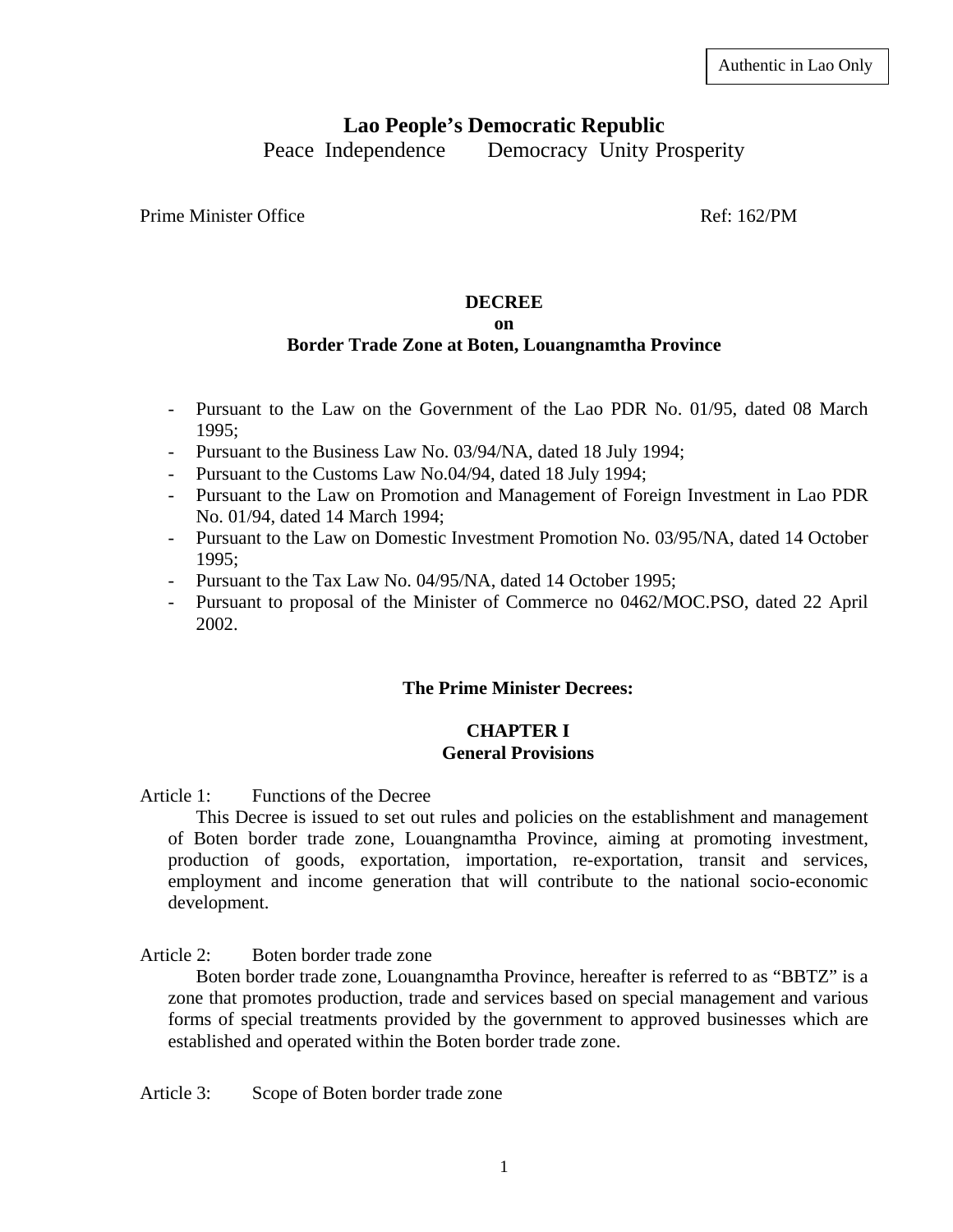The area of Boten border trade zone starts from the borderline of Boten Laos-China along the road numbers 1 to Nateuy T-junction, which is 2 km wide from the center of the road to be used for Boten border trade zone. It can be divided into three main areas:

- Area for **trade and services**, located in area starting from Boten border checkpoint Laos-China to Nateuy T-junction 5 Km.
- Area for **industry and processing**, located in area starting from Km 5 to Km 15 from area for trade and service to Nateuy T-junction.
- Area for Boten border trade zone administration, office of customs authority, duties free warehouse and other government offices are located from Km 15 to Nateuy Tjunction.

# Article 4: Basic principles of the operation within the Boten border trade zone

 All operations within the border trade zone shall be conducted in accordance with the rules set out in this Decree.

 In case issue which is not stipulated in this Decree arises, the provisions of the relevant laws and regulations shall be applicable such as the Business Law, Domestic Investment Promotion Law, Foreign Investment Promotion Law, Law on Bank of Lao PDR, Customs Law, Tax Law, Labor Law including agreements and international treaties to which Lao PDR is a party.

Article 5: Allowed business and organizations

 Business and organizations that are allowed to be established and operated in the border trade zone are composed of:

- Trading business such as department store, exhibition hall, import, export reexport and transit trade business;
- Production and processing business such as production for domestic consumption and export, production of handicrafts, processing, packaging and assembly industries.
- Services business such as transportation of goods, warehousing, insurance, banking, post and telecommunication, schools, hospitals, restaurants, sports, tourism, hotels and other activities specially approved by the government.
- Branches and representative offices of domestic and foreign business.

# Article 6: Investors

 The government of the Lao PDR encourages individuals and juristic entities that are Lao citizens including Laotians residing abroad, foreign residents, persons without nationality residing in Lao PDR and foreigners to invest in the Boten border trade zone in the business sectors specified in Article 5 above.

Article 7: Type, Method and Form of Investment

Investment in the border trade zone can be made in:

- Any state owned enterprises, co-operative enterprises, and private or mixed enterprises;
- Any form of individual enterprises or companies;
- Any partnership or limited company, public company.

These forms of business are stipulated in the Business Law of the Lao PDR.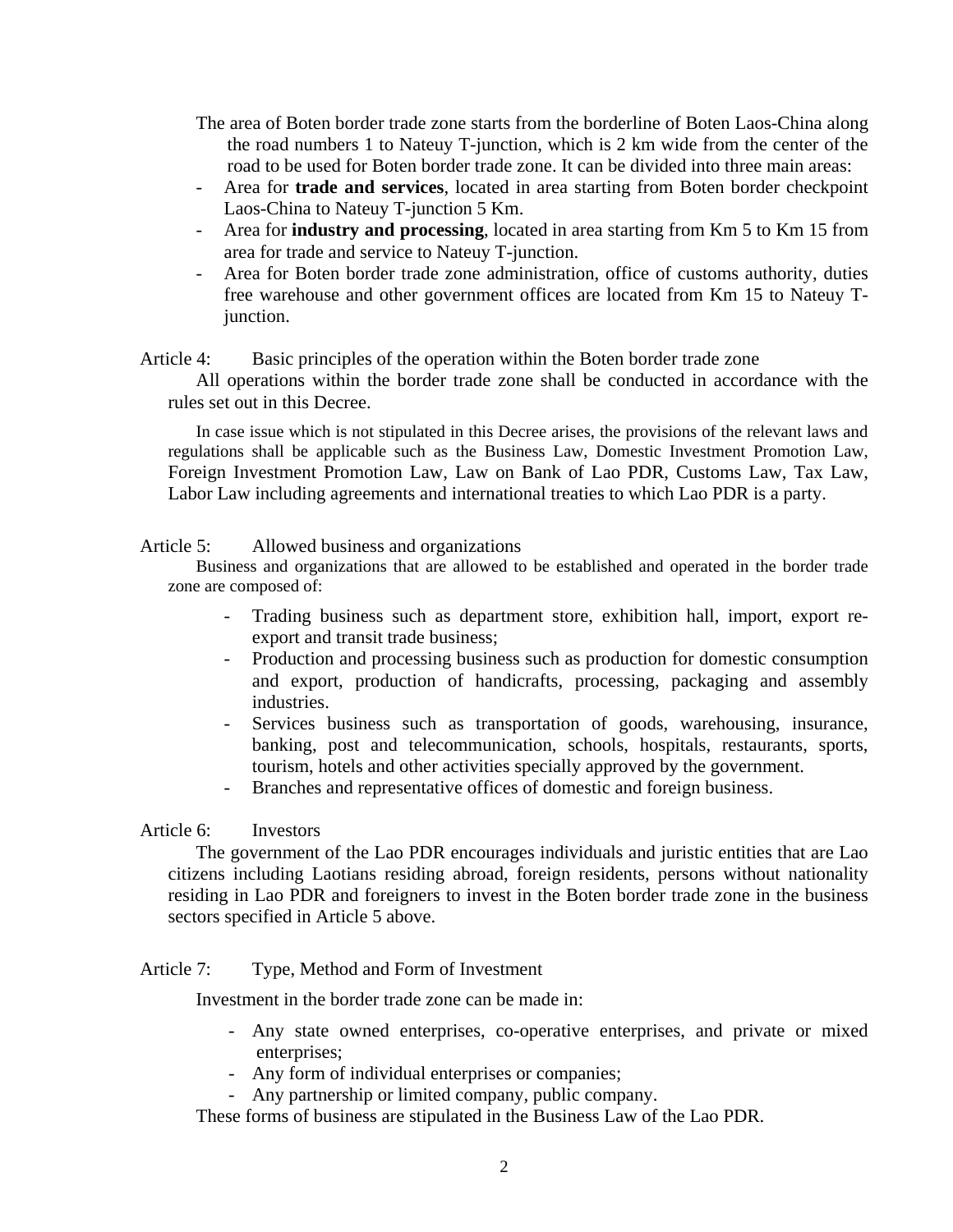Article 8: Establishment of basic infrastructure of the Boten border trade zone

 The government of the Lao PDR encourages any form of economic investment, both domestic and foreign, in establishing basic infrastructure of the Boten border trade zone according to the design and plan approved by the government.

### Article 9: Protection of rights and benefits to investors

 Assets and investment including other benefits that is legally belong to the investors in the Boten border trade zone, are fully protected by the laws and regulations of the Lao PDR and the agreements and international treaties to which Lao PDR is a party.

### Article 10: Validity term of investment

 Investors operate their own business in the Boten border trade zone within the terms set out in their investment license.

#### **CHAPTER II**

# **Application for Investment, Rights and Obligations of Investors**

Article 11: Application for investment

 Any person wishing to establish and operate business or invest in the Boten border trade zone shall directly apply for a license to operate its business from the management committee of the Boten border trade zone.

 The granting of license shall be done within a maximum of 10 days from the date of application for an investment license submitted.

Article 12: Rights and benefits of investors

Rights and benefits of investors in the Boten border trade zone are as follow:

- To lease land;
- To make use of services available in the Boten border trade zone;
- To export products produced, assembled or processed within the zone, import equipment, raw materials and (production) vehicles that are necessary to business;
- To recruit and employ labor pursuant to the Labor Law of Lao PDR;
- To transfer its capital or income back to its country or third country as stipulated in the Law on the Promotion and Management of Foreign Investment in the Lao PDR;
- To transfer ownership, management right and usage right as provided in the relevant laws of the Lao PDR;
- To receive incentives and other benefits as set out in this Decree.

Article 13: Obligations of investors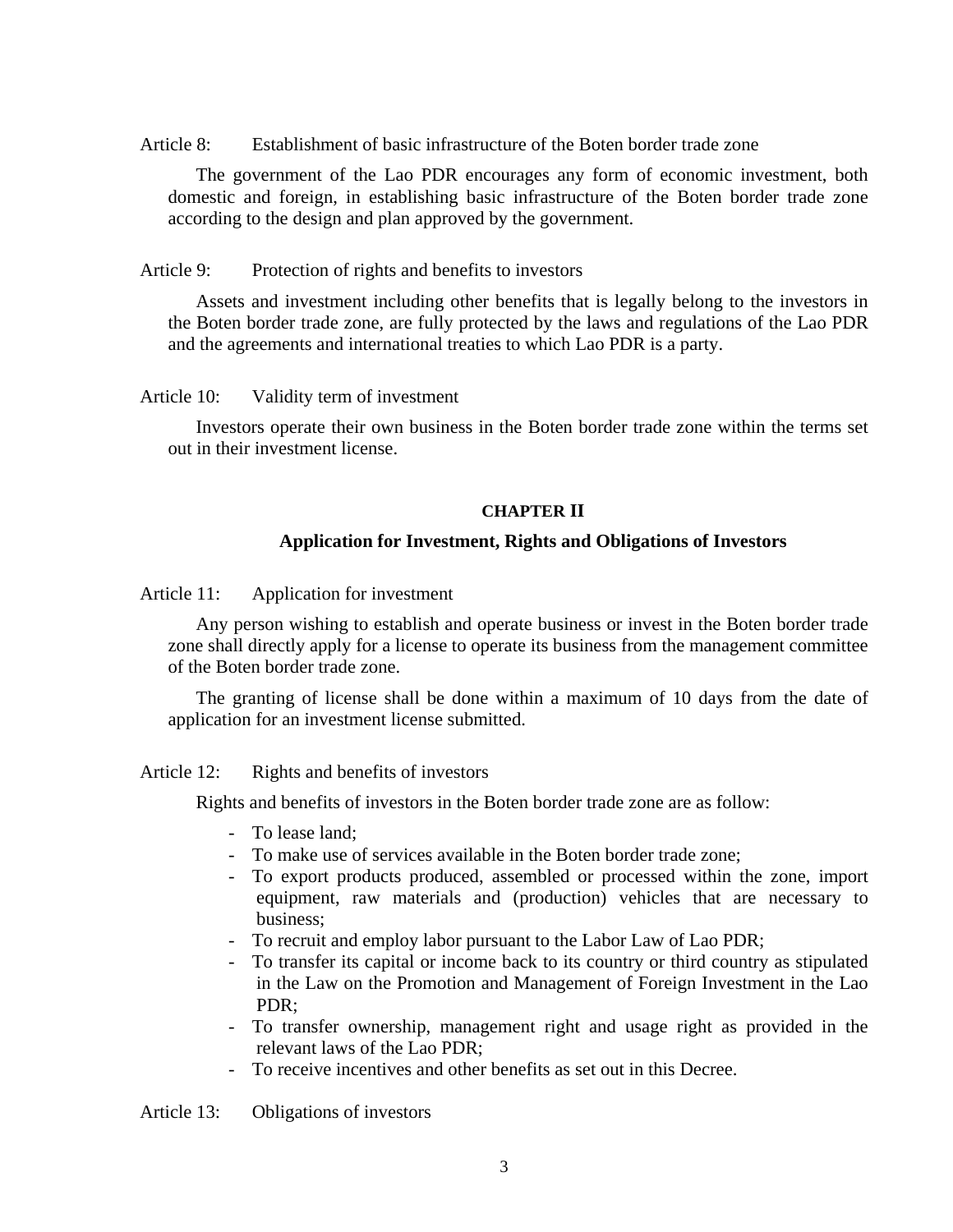Investors in the Boten border trade zone have following obligations:

- To pay all duties, taxes and other obligations according to the laws;
- To cooperate with the Boten border trade zone management committee in carrying out its tasks.
- To open an account in kip and foreign currency in the allowed bank operating in the Boten border trade zone or other banks located in Lao PDR;
- To follow the accounting report system as stated in the Enterprise Accounting Law of the Lao PDR;
- To maintain peace and social order, ensure occupational health and safety, prevent fire accidents, and maintain sanitary and environment;
- To follow other rules and regulations set out by the Boten border trade zone management committee.

### **CHAPTER III**

#### **Incentives in the border trade zone**

# Article 14: General incentives

 The government of the Lao PDR encourages and promotes investment in the Boten border trade zone by providing various forms of incentives as stated in the Law on Promotion and Management Foreign Investment and the Law on Promotion of Domestic Investment. In addition, there are other incentives as stipulated in this Decree.

# Article 15: Tax incentives

 Investors in the Boten border trade zone will receive various forms of tax exemptions or rebates as follow:

- Turnover tax exemption, except for certain cases as stated in this Decree;
- Profit tax exemption within consecutive 4-year period starting from the first year of having profit. After that, the following 4 years which is called "grace period", investors shall pay profit tax at the rate of 50% of the normal rate according to the Tax Law of the Lao PDR. Regarding the payment of profit tax after the end of the grace period, there will be a separate regulation based on the conditions and situations in each period.

 During the profit tax exemption period investors are exempted from payment of income tax derived from dividends but after the end of such period they shall pay at the normal rate.

### Article 16: Customs incentives

 Products or goods imported in or exported out of the Boten border trade zone directed to other countries shall be exempted from import, export duties, except for certain cases as stated in this Decree. A concession rate of duty will be provided to an importation of some products and goods originated in China through the Boten border trade zone into Lao PDR. The Lao Government will determine such concession rate of duty in each period.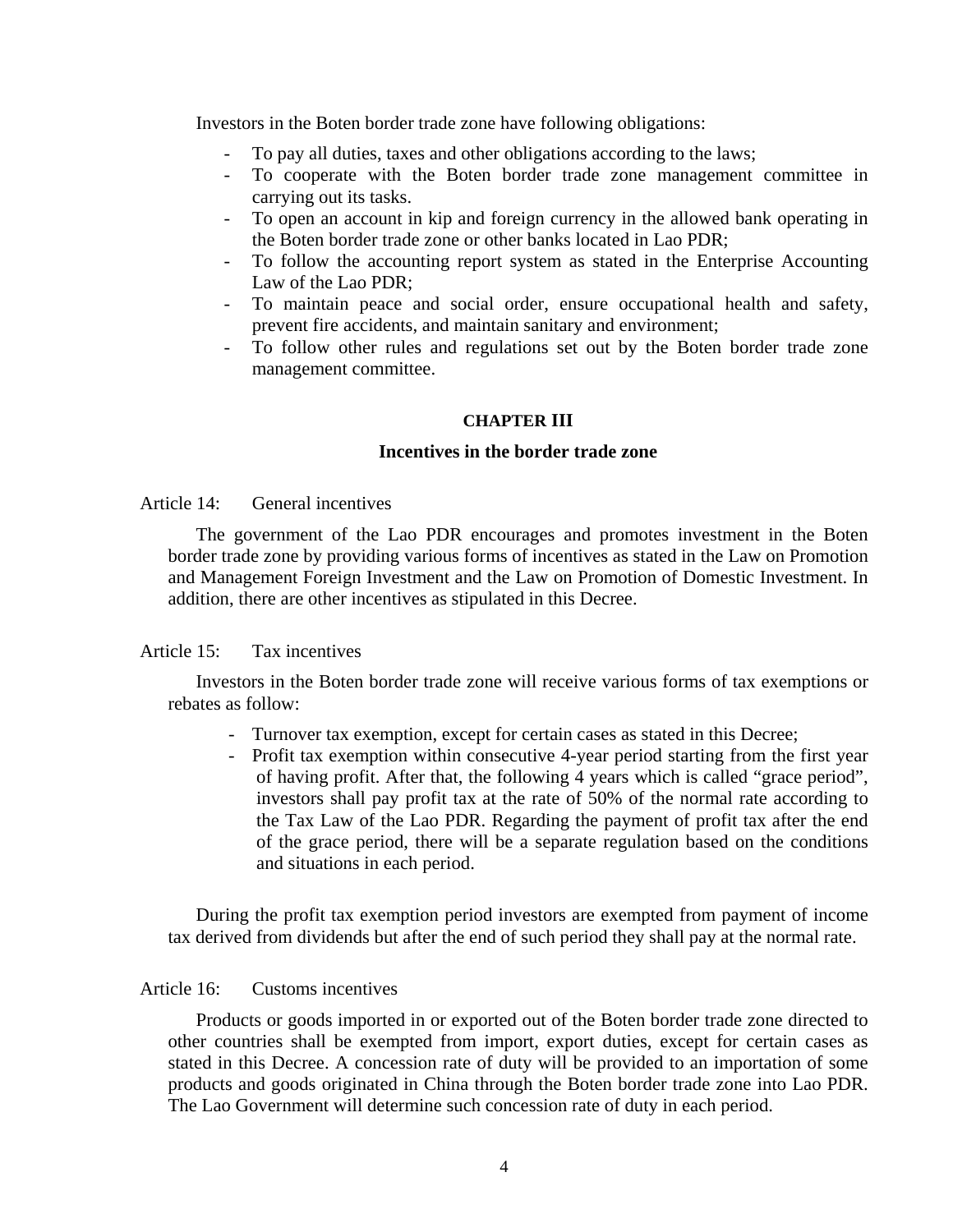Article 17: Selling goods produced, assembled and processed in the Boten border trade zone into domestic market

 Products or goods that are produced, assembled and processed in the Boten border trade zone may be allowed to enter into the Lao domestic market provided that import duty has been paid at the rate of 10% of the normal rate for each type of goods.

 As for the products and goods produced and processed with local content of more than 20% of the total value of the product, when they are allowed to enter into the domestic market, a concession rate of import duty will be provided. Such concession rate will be equal to the rate of such components used.

#### Article 18: Goods for exhibition or trade fair

 Import duty exemption will be provided to products or goods imported in to the Boten border trade zone to be displayed in the exhibition or trade fair. However, when such products are sold in the Boten border trade zone, there shall be a requirement to pay a turnover tax of 20% of the normal rate according to the Tax Law of Lao PDR.

# Article 19: Use of profit for reinvestment

 The business of the Boten border trade zone that uses all of the profits received in each year to reinvest in any business in the Boten border trade zone for a period of more than 3 consecutive years shall receive back all the amount that were paid to the tax authority as payment for profit tax by deducting the profit tax of the following year.

### Article 20: Measures to help investors

 After the end of the exemption period from payment of profit tax as stated in Article 15 of this Decree if any business makes loss, such business can transfer the loss to be deducted from profit tax of the following year, however, such transfer shall not exceed 5 years from the first year of loss.

 The tax authority shall certify the correctness of the amount of loss as mentioned in the paragraph above.

# Article 21: Land lease fee

 Investors in the Boten border trade zone shall receive an exemption from payment of land lease fee at the beginning for a period of consecutive 7 years from the day the land lease contract is signed. After that from the  $8<sup>th</sup>$  year the investors shall pay for the land lease fee at the determined rate.This measure applies only to the Boten border trade zone.

#### Article 22: Profit repatriation

 Foreign investors who run business and foreign residents who work in the Boten border trade zone can repatriate their profits or income derived from running business to their home or the third countries through the banks located in Lao PDR by using the exchange rate of the Bank of Lao PDR.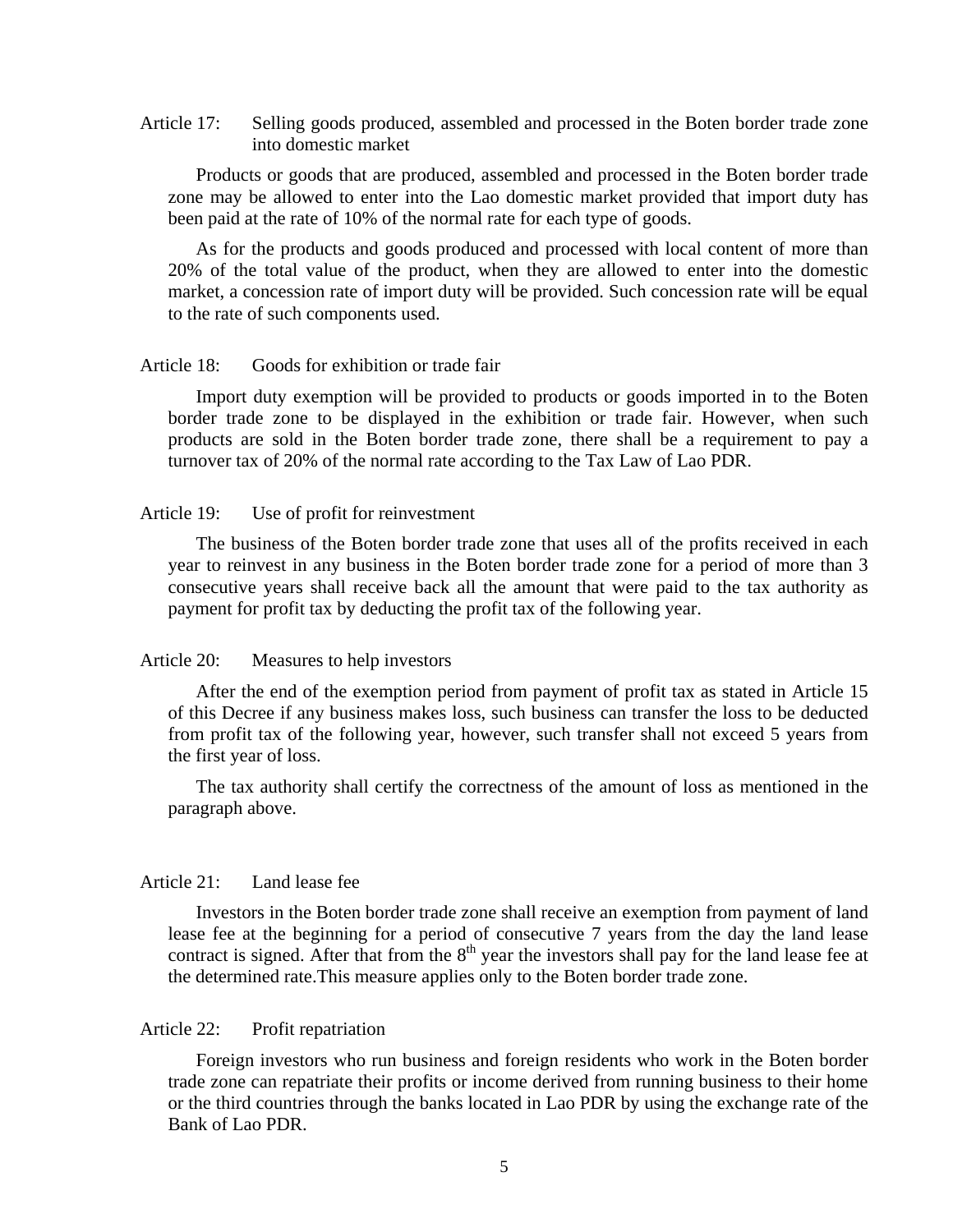Article 23: Bonus or Incentive money

 Any individual or organization that can raise capital, excluding capital from the state budget, to be invest in the socio- economic projects in the Boten border trade zone without capital withdrawal, shall be given bonus or incentive money according to the regulations concerned.

 The Louangnamtha provincial administration and the management committee of the Boten border trade zone shall develop a regulation on the provision of bonus and incentive money to be proposed to Ministry of Finance for promulgation.

Article 24: Capital for the establishment of basic infrastructure of the Boten border trade zone

 At the first 6 years period, the government shall provide budget for the establishment of basic infrastructure of the Boten border trade zone as set out in the plan. Such budget shall not be less than 50% of the actual source of annual income in such border trade zone, excluding volume of import and export transit of such international checkpoints.

 The Administrative Authority of Louangnamtha Province shall manage and use such budget.

 The Administrative Authority of Louangnamtha Province shall prepare the detailed annual expenditure plan for an establishment of basic infrastructure of the zone to be proposed to the Committee for Planning and Cooperation and Ministry of Finance for approval.

#### **CHAPTER IV**

#### **Exportation, Importation, re-exportation and transit transaction**

Article 25: Export and import

 All types of merchandises, equipment, transport vehicles or means of production including personal belongings entering into and exiting from the Boten border trade zone shall be gone through the designated checkpoints and inspected by the customs authority.

 All business in the Boten border trade zone can import or export all types of merchandises and accessories/effects relating to their business activities, except for those prohibited by the government.

Article 26: Sales of merchandises to the domestic market of the Lao PDR

Sales of merchandises in the Lao domestic market can be done provided that:

• A sale of merchandises that are categorized as raw material, equipment and means of production previously imported by the business in the Boten border trade zone from foreign markets to operate its business activities in the Boten border trade zone after the end of the projects or being underutilized or due to other reasons with the concerned government authority approval.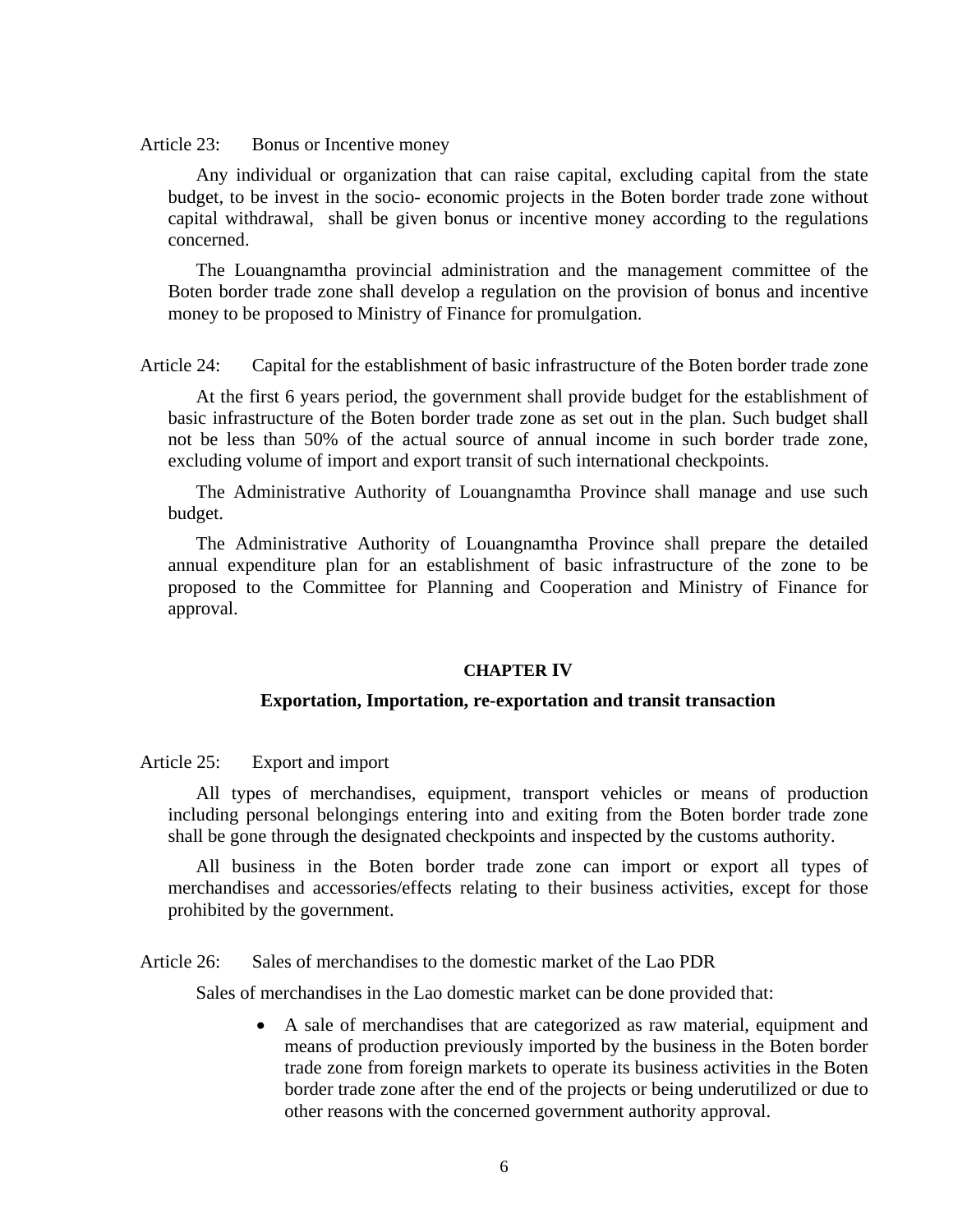- A sale of merchandises that are over-used or depreciated with remaining value after their use for operating activities in the Boten border trade zone.
- The sale of various merchandises which are not mentioned above by requesting for permission before importing in domestic market. If permitted, laws and regulations related to the management of import-export, customs law, tax law and conditions stated in this Decree shall be applied.

 For the sale of merchandises mentioned in the first two bullet points above, the relevant business will be facilitated in a quick and simplified manner.

# Article 27: Re-exportation

 The merchandises/commodities which are imported into the border trade zone or from the domestic market of Lao PDR can be re-export for sale in a third country.

# Article 28: Transit transaction

 The Lao customs law shall apply to goods being moved in or out via the territory of the Lao PDR.

 Goods being moved via the zone of one another between the Boten border trade zone of Lao PDR and of China shall follow the agreement between the government of Lao PDR and the government of China including regulations on the zone management set out by each country.

#### Article 29: Prohibited categories of merchandises and effects

 Any category of merchandises that government of Lao PDR forbids to import; export; process or circulate within the country, are also applied inside the Boten border trade zone.

 Any category of merchandises are consisted in prohibition list of Lao PDR but are not in the prohibition list of China or other countries shall be able to import, export, produce, process, assembling or circulate or move through Boten border trade zone or through the territory of Lao PDR with Minister of Commerce approval.

# Article 30: Effects under control

 Some effects or goods will be under control in bringing in and taking out of the Boten border trade zone, include:

- − Souvenirs or presents
- − Personal belongings of the passengers
- − Personal effects of the diplomats, staff of international organizations and other persons who have diplomatic privileges.

#### **CHAPTER V**

#### **Entry and Exit Regulations of the Zone**

#### Article 31: Entry and exit ports of the zone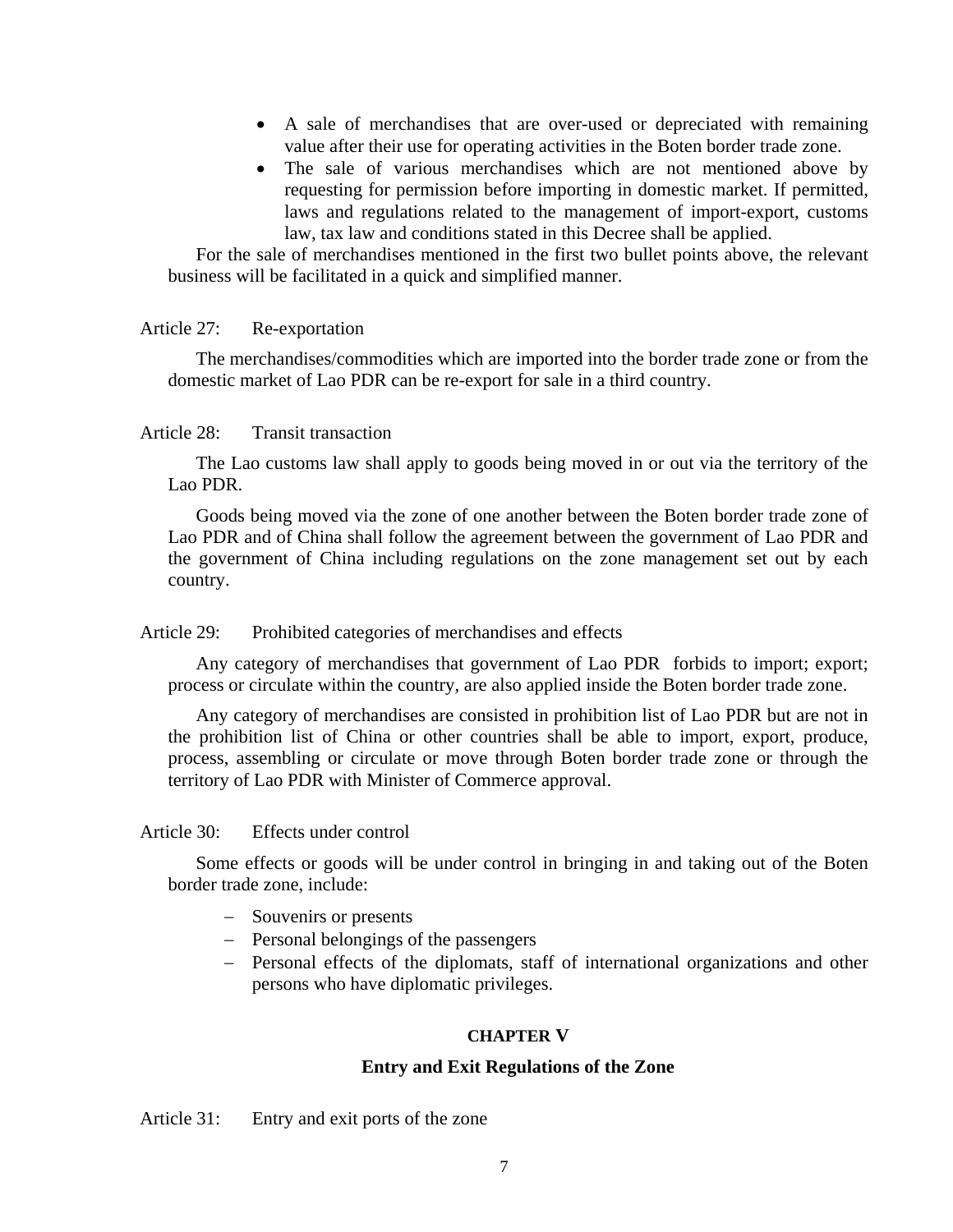The entry into and exit from the zone shall go through only the designated ports.

Article 32: Entry and exit of the Chinese people

 Chinese people who live in the proximity provinces sharing border with Luangnamtha Province can enter into and exit from the zone by presenting their border-pass issued by the relevant Chinese Authority and stay in the zone not more than 7 days. In case they want to enter into other parts of Laos beyond the zone, the immigration regulation of Lao PDR shall be applied.

 As for other Chinese citizens besides the ones mentioned above also can enter into the zone, but they have to show their border-pass or passports issued by the relevant Chinese authority. Those people can stay in the zone not more than 15 days. In case they want to enter into other parts of Laos beyond the zone, the immigration regulation of Lao PDR shall be applied.

Article 33: Entry and exit of the Laotian

 All Laotian can regularly enter or exit the Boten border trade zone. In case, they want to pass beyond the border trade zone or through the territory of China, the immigration regulation of China shall be applied. If it is the transit journey to third country through Boten border trade zone the immigration regulation of China is applied.

Article 34: Entry/Exit, lodging of foreign investor, enterprise staff and workers

 Foreign investors, as well as employees and workers of both foreign and Lao citizenships, who work in the Boten border trade zone, shall be able to regularly enter or exit from the Boten border trade zone by showing an entry/exit card or a permit which is issued by the immigration office in the zone. For the temporary and long period of stay inside the zone, the zone management authority shall issue detailed regulations.

Article 35: Entry and exit for the other foreigners

 Other foreigners mean foreigners who are not investors as stated in the Article 6 of this Decree.

For enter and exit to/from the zone of the other foreigners, the permit shall be considered base on two characteristics:

- For enter and exit of the foreigners on the regular basis will be permitted multiple entries/exits by the Public Security Division of Luangnamtha Province. The length of stay and accommodation in each entry is to be considered and permitted by the Public Security Division of Luangnamtha Province.

- For enter and exit of the foreigners on the temporally basis shall be able to enter and exit by showing the passport. The length of the stay is not more than 15 days in each entry.

- For exit from the Boten border trade zone to the territory of Lao PDR of the foreigners mentioned in this Article, provincial authority together with Ministry of Interior shall issue detailed regulations.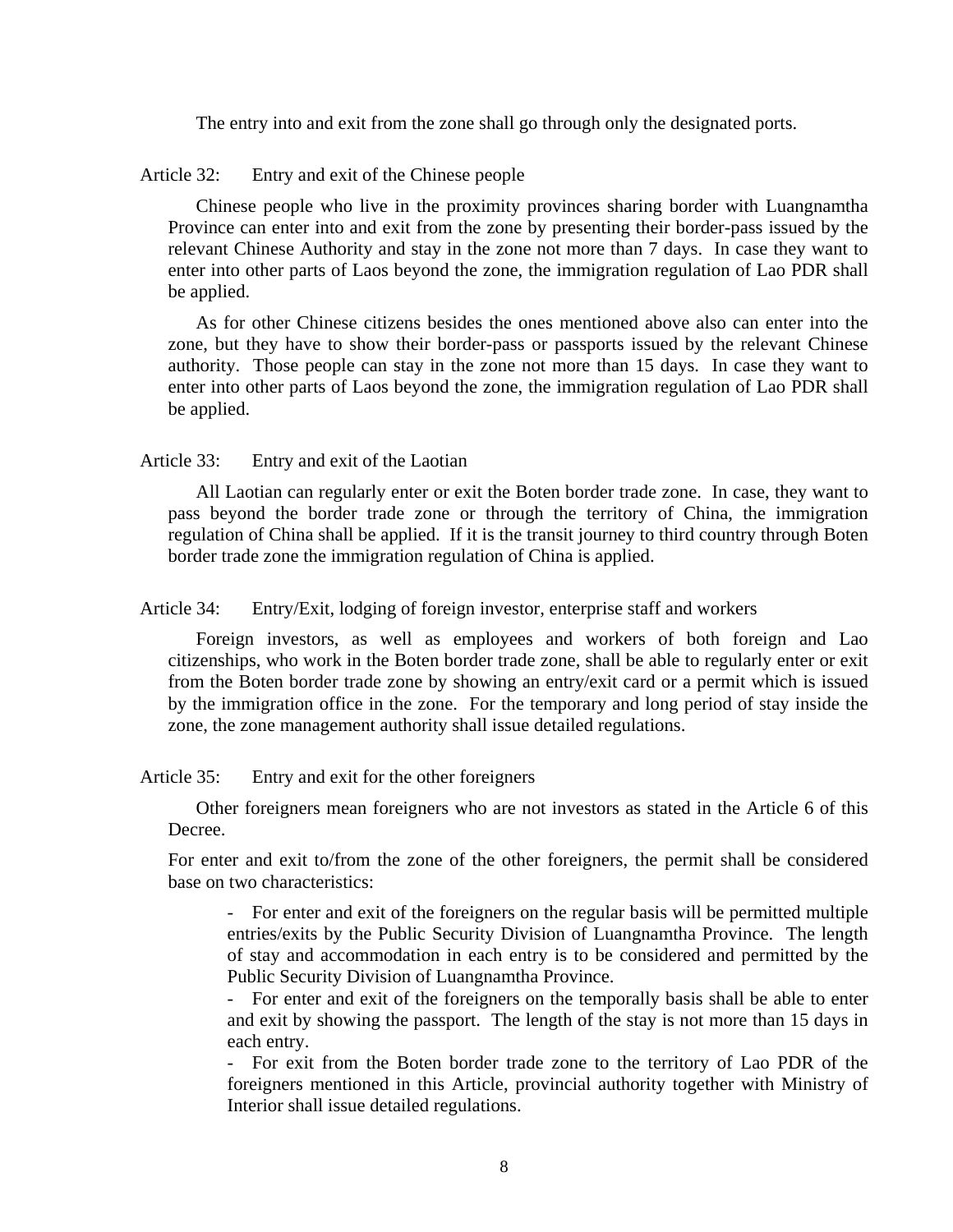Article 36: Rights of the immigration office at the zone

 The immigration office at the Boten border trade zone has the right to issue entry and exit license to investors, employees and workers who work in the zone

# **CHAPTER VI**

# **Financial and Accounting System**

Article 37: Payment for customs duties, taxes and other obligations

 The investors shall pay for customs duties, taxes and other obligations as stipulated in this Decree.

Article 38: Use of accounting system

 The accounting system in use by the border trade zone registered enterprise or individual investor shall follow the system consisted in the Enterprise Accounting Law of the Lao PDR. However, other accounting system may be used, if they are authorized either by the Ministry of Finance or by the authorities assigned by the Ministry of Finance.

Article 39: Use of currency unit

 Purchase/sale and payment transactions in the Boten border trade zone shall be made in Lao kip currency as a base unit, and may be made freely and legally in any foreign currency based on the market exchange rate.

Article 40: Circulation and utilization of foreign currencies

 The revenues in foreign currencies received either from commodity sales or from services business activities, or from other business transactions of the border trade zone registered enterprise, have to be transferred into the enterprise account opened at the banks in Lao PDR.

 For bringing of foreign currency either into or out of the border trade zone has to be undertaken in accordance with the legal provisions relating to the management of foreign currency circulation of the Lao PDR.

# **CHAPTER VII**

#### **Organization and Management of the Boten border trade zone**

Article 41: Boten border trade zone management organization

 The Boten border trade zone is under direct management of the Administrative Authority of Luangnamtha Province and the zone management Authority that have specific rights and duties as stipulated in this Decree.

Article 42: Rights and duties of the Administrative Authority of Luangnamtha Province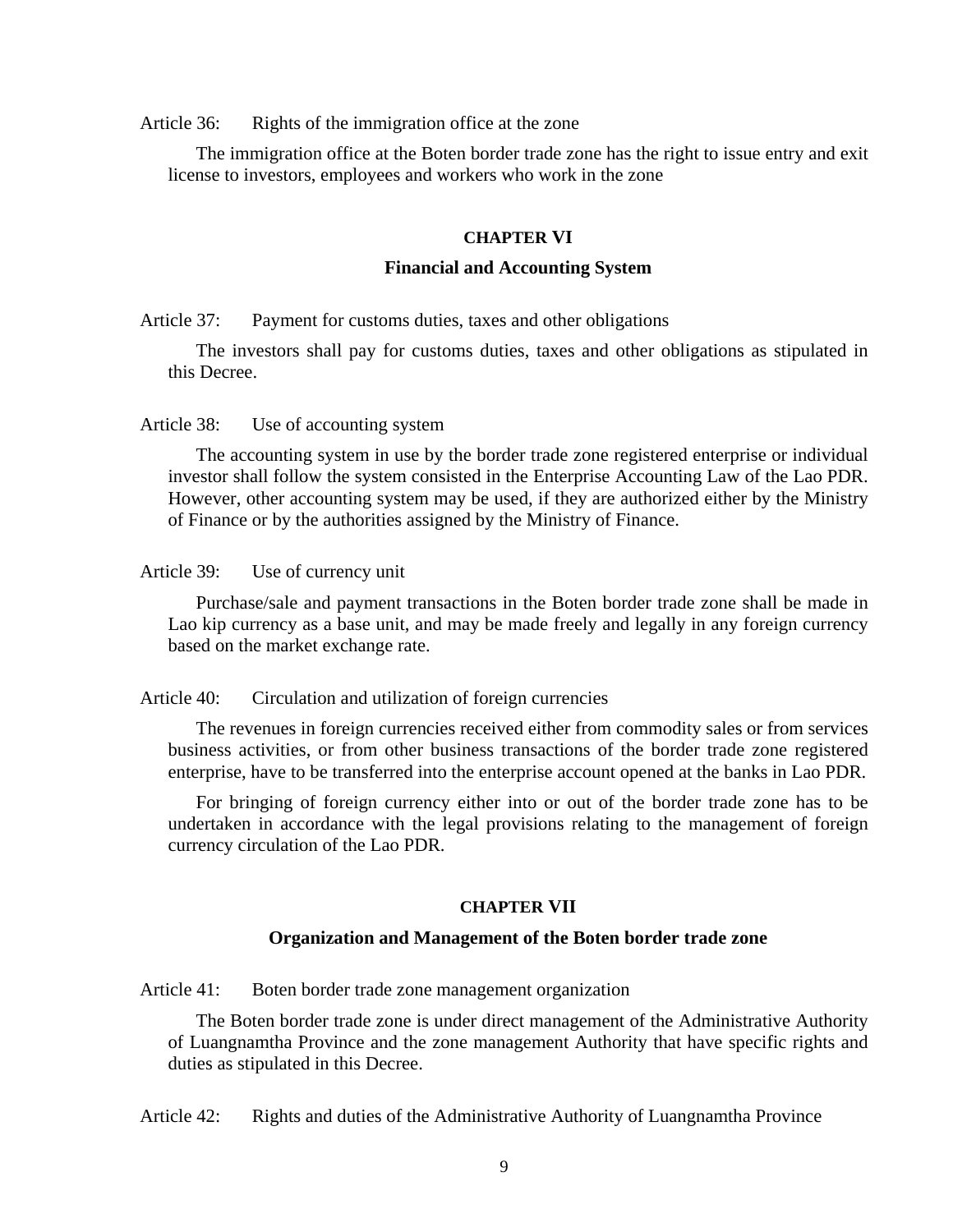The Administrative Authority of Luangnamtha Province has the rights and duties to:

- 1. Actively coordinate with sectors concerned to organize and establish Boten border trade zone;
- 2. Form the Management authority of the Boten border trade zone;
- 3. Issue license to establish branch and representative office of foreign business units and permit to organize exhibition or trade fair inside the Boten border trade zone;
- 4. Direct the Management authority of the Boten border trade zone on the issuance of investment license and also make decision on investment project within the mandate given by the government base on the coordination with sectors concerned;
- 5. Create facilities to the Management authority of the Boten border trade zone to operate and function as stated in this Decree;
- 6. Actively coordinate, to provide guidance to concerned authorities, provincial authorities and committee of trade zone, to define the target and appropriate measures to facilitate activities in the zone, to security along the border, to promote and build up conditions to facilitate business sectors to operate freelylegally basis;
- 7. Coordinate and consult with the administrative authority for the BorHan zone of China on every matter of both sides for the harmonization of management regulations of border trade zone of Lao PDR and China and related regulationslaws of both countries in the spirit of true friendship and strategic partners;
- 8. Assist the zone management authority in the settlement of disputes;
- 9. Perform right and other duties as stated in this Decree.

# Article 43: Rights and duties of the zone management authority

Rights and duties of the zone management authority are to:

- 1. Create rules on the operation and management inside the zone and ask for an approval from the administrative authority of Luangnamtha Province in order to promulgate;
- 2. Coordinate with the sectors concerned and the administrative authority of Luangnamtha Province to:
- Create a complete set of development plan of the zone;
- Create plan for investment and determine methods, advertising measures, to attract investment into the Boten border trade zone;
- Set the rate for service fee and other charges in the zone;
- Issue business operating license to investors;
- Issue certificate of origin and other related documents;
- Monitor, record and inspect all business activities within the Boten border trade zone and regularly report the situation to Luangnamtha provincial authority;
- Appoint arbitrator and consider to have auditor be working at the zone;
- Use measures to secure peace, social order, cleanness and protecting environment.
- 3. Coordinate with the BorHan trade zone management authority of China on the concerned issues to implement the two trade zones as stipulated in the contract between the two governments and agreement of these two provinces.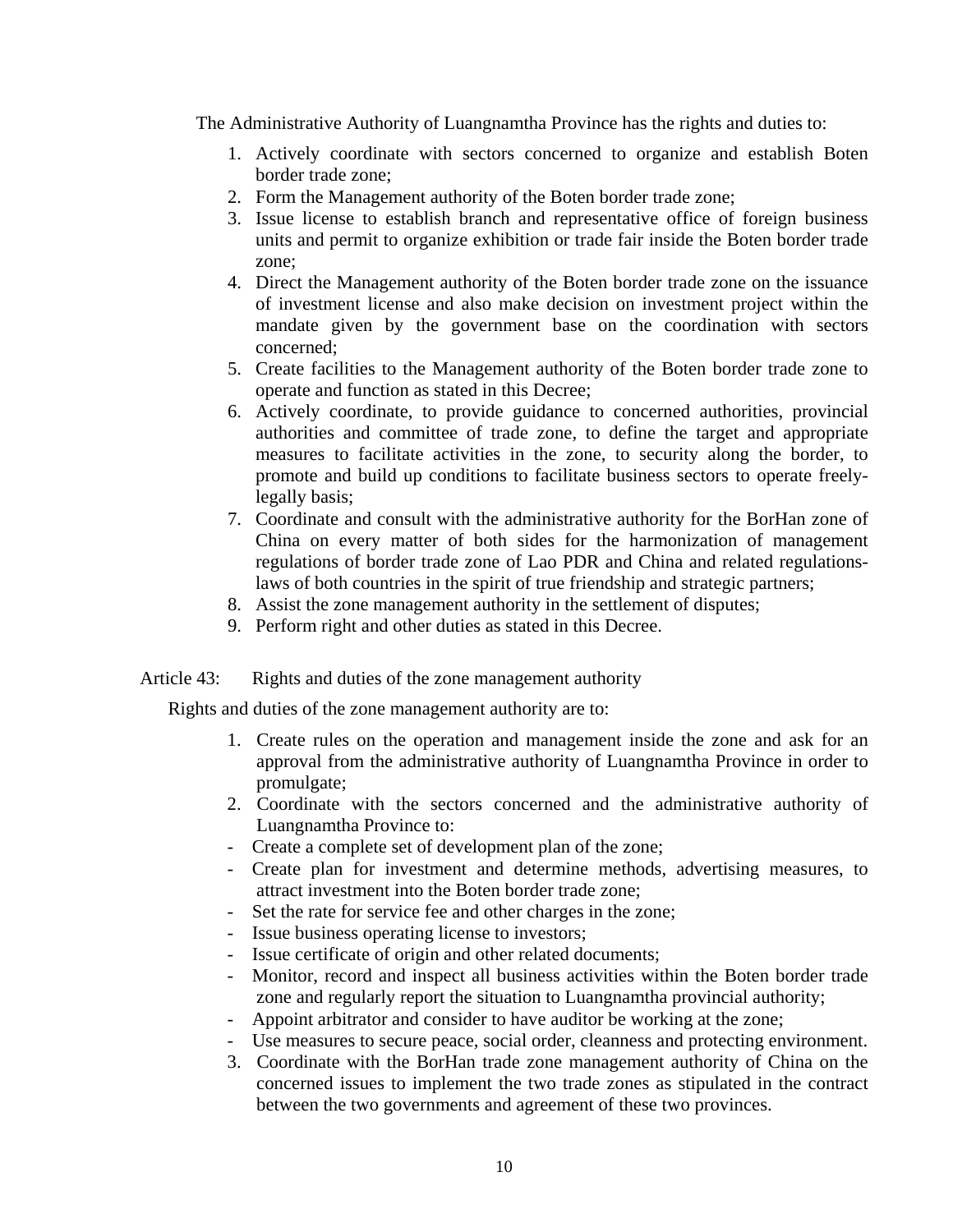Article 44: Judicial status of the Boten border trade zone management authority

 The Boten border trade zone management authority is a state administrative authority having the status of judicial person and possessing its own stamp for its official activities; it also has its currency account, and its legal rights/obligations either to make an accusation or to be accused before the court of justice, has its own expenditure's budget from the government contribution. All the income gained from the trade zone shall belong to the government and shall be transferred to national treasury as required by law.

 The Boten border trade zone authority has judicial status from the date of the agreement establishing Boten border trade zone authority has been signed by the governor.

# **CHAPTER VIII**

# **Settlement of Dispute and Measures against violator**

Article 45: Settlement of dispute

 Whenever a dispute arises during the business activities of production, trade and services in the Boten border trade zone, the parties concerned shall seek for ways to settle such dispute by taking into account a principle of mutual compromise.

# Article 46: Arbitration and complaint

 If the compromising type of dispute settlement fails, or a party in the dispute disagrees on the type of arbitration as mentioned in Article 45 above, those parties may either ask for an arbitration from the Management Authority of Boten border trade zone or the Administrative Authority of Luangnamtha Province or the Settlement of Economic Dispute Authority, or the party in question may lodge the complaint with a court of justice to proceed with the case in accordance with the Lao legislation and international conventions to which the Lao PDR is a party.

#### Article 47: Measure against violator

 An individual or a judicial person found in violation inside/outside the Boten border trade zone shall be responsible for his violation in accordance with the laws and regulations of the Lao PDR.

#### **CHAPTER IX**

#### **Final Provisions**

Article 48: Implementation

 The Administrative Authority of Luangnamtha Province shall actively coordinate with other parties or sectors concerned to successfully implement the Decree.

Article 49: Effectiveness